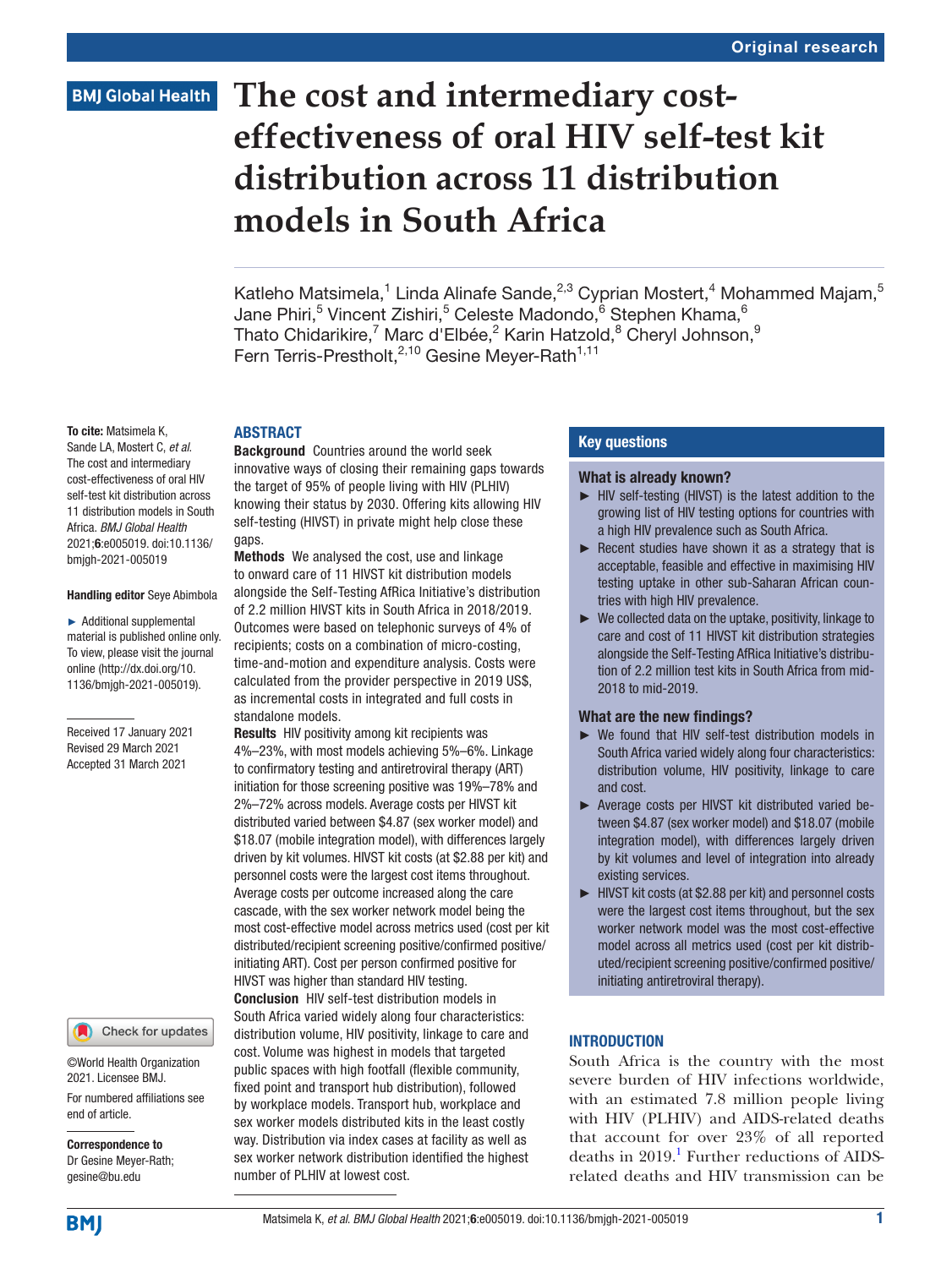#### Key questions

#### What do the new findings imply?

► Policymakers making decisions about whether to add HIVST to the HIV testing strategies can use our findings to decide between models that allow large numbers of kits to be distributed quickly (models that target public spaces with high footfall, such as community and transport hub distribution models, or workplace models), those that distribute kits in the least costly way (transport hub, workplace and sex worker models), or those that identify the highest number of people living with HIV at lowest cost (distribution via index cases at facility as well as sex worker network distribution).Across models, we however found that the cost per person confirmed positive through HIVST was higher than that of standard HIV testing.

facilitated by identifying PLHIV who are unaware of their HIV status, early diagnosis and engagement with antiret-roviral therapy (ART).<sup>[2](#page-9-0)</sup> Although the last HIV household survey, in 2017, showed that 85% of all HIV-positive individuals aged between 15 and 64 years had already been diagnosed, gaps remain, for example, in reaching men, with just below 80% being diagnosed, compared with 89% of their female counterparts.[3](#page-9-1) As such, the need to intensify HIV testing remains a critical step in achieving the Joint United Nations Programme on HIV/AIDS (UNAIDS) target to diagnose  $95\%$  of PLHIV by  $2030.<sup>4</sup>$ 

The South African National Department of Health has, in recent years, developed and implemented an array of innovative HIV testing strategies, such as communitybased approaches, to complement provider-initiated HIV testing services offered at healthcare facilities in order to expand HIV testing service (HTS). HIV self-testing (HIVST), a process in which a person collects their own specimen (blood or oral fluid), performs HIV testing using an HIV rapid diagnostic test, generally in private, and interprets the result themselves either assisted or unassisted,<sup>[5](#page-9-3)</sup> has become the latest addition to the growing list of HIV testing options, with recent studies having shown it as a strategy that is acceptable, feasible and effective in maximising HIV testing uptake. $6-8$  More importantly, HIVST offers a much needed alternative that allows men in particular to overcome socio-structural barriers associated with perceived stigmatisation of using a clinic, a possibly unwelcoming attitude by mostly female clinic staff and by other clients, and clinic access being restricted to normal working hours.<sup>[9](#page-9-5)</sup> A recent model analysis by our team showed that, based on preliminary cost data and effectiveness data from other settings, HIVST combined with home-based testing would have the greatest impact towards the UNAIDS 95 target of all 10 testing modalities analysed, increasing the fraction of diagnosed PLHIV to 96.5% by 2030, and would be highly cost-effective compared with currently funded HIV interventions.<sup>[10](#page-9-6)</sup>

In 2017, the second phase of the Unitaid-funded Self-Testing AfRica (STAR) Initiative began to conduct HIVST implementation research in Eswatini, Lesotho and South Africa through different models of distribution which

include workplace-based distribution, facility-based distribution and community-based distribution. Over 3 million HIVST kits were distributed between 2017 and 2020 across all three countries. In South Africa, HIVST distribution was mainly targeted at men given their lower historical uptake of HIV testing services; previous analysis by our team showed that the workplace model in particular was effective in reaching men who had not been tested before, or not in the last 12 months. $\frac{11}{12}$  $\frac{11}{12}$  $\frac{11}{12}$  Previous work by our team evaluated the cost of communitybased HIVST distribution through STAR to be, in 2019 US\$, between US\$8.91 and US\$9.66 per kit distributed in Malawi, US\$17.70 in Zambia, US\$14.91 in Zimbabwe and US\$14.03 in Lesotho, comparable with the cost of standard HIV testing services in each country. These estimates however did not take onward linkage and the cost of confirmatory testing for people screening positive with HIVST into account, making direct comparisons with existing.<sup>[12–14](#page-9-8)</sup> This study adds to this by presenting the cost and intermediary cost-effectiveness of distributing oral fluid-based HIVST and onward linkage to confirmatory testing and treatment services through 11 distribution models in South Africa in an effort to provide evidence for governments making decisions regarding the further scale up of self-testing after the end of the STAR initiative.

#### **METHODS**

#### Description of models

Our economic evaluation included the three main HIVST models: facility, community and workplace. Each model comprised of discrete distribution submodels that were defined as follows:

#### Facility distribution models

#### *Horizontal primary healthcare (antenatal care)*

As part of post-test counselling in routine HTS, women attending their first antenatal care (ANC) visit at a primary healthcare (PHC) clinic were offered HIVST kits, to take home to their current male sexual partner(s)—defined as secondary distribution. This excluded pregnant women whose sexual partners had been diagnosed HIV positive or had tested HIV negative within the previous 3 months.

# *Horizontal PHC (index)*

HIVST kits were offered by existing PHC staff to newly diagnosed and previously known HIV-positive clients at a PHC clinic to share with their sexual partner(s) or family members who were unaware of their HIV status.

#### *Vertical PHC*

This model involved primary distribution of HIVST for on-site screening of clients attending the clinic for different services including family planning and treatment for sexually transmitted infections. This model also used distribution agents employed by implementing partners to distribute kits in the clinics, as opposed to trained lay counsellors already employed by the clinic in the horizontal models.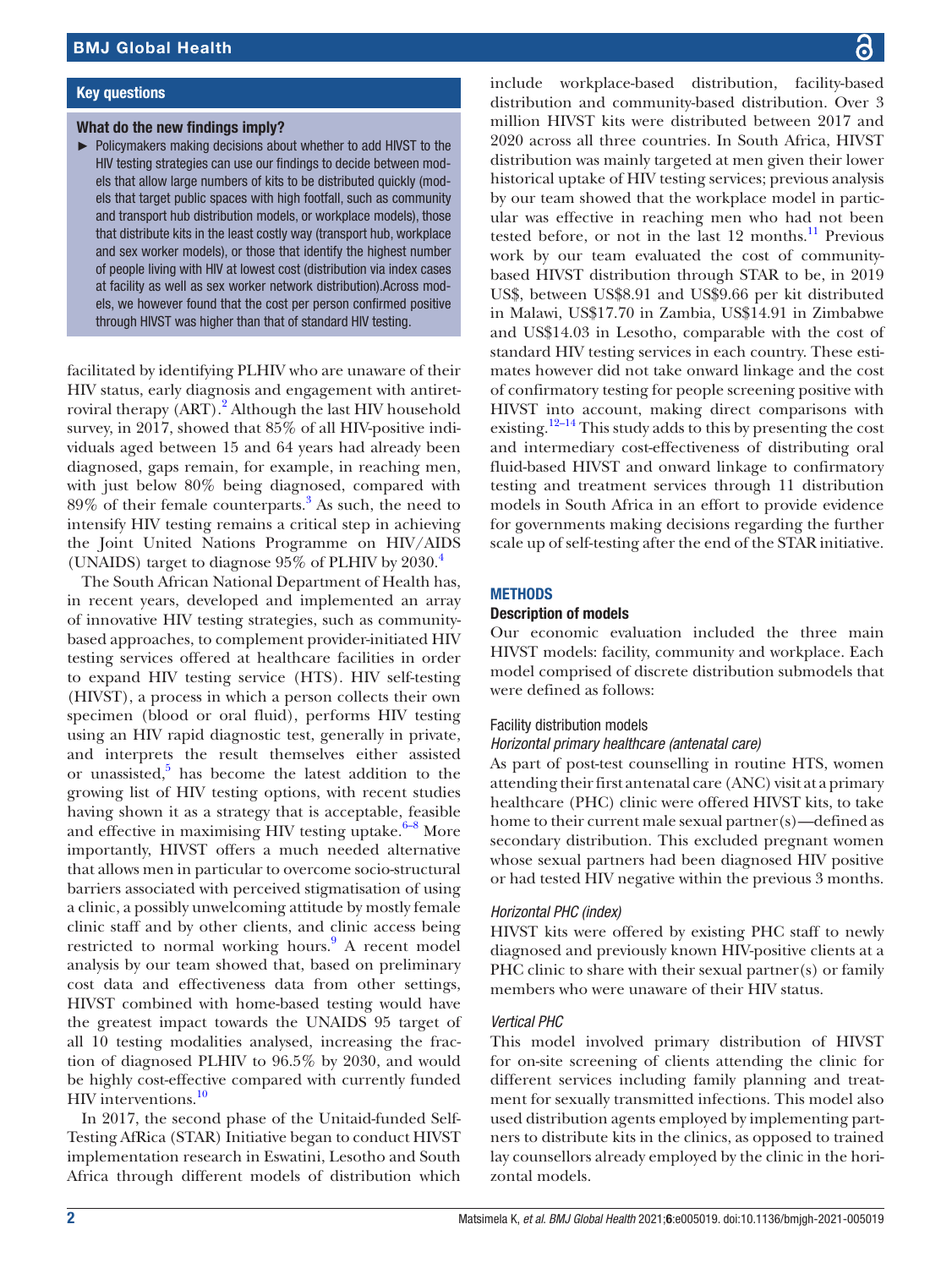# 6

#### Community distribution models *Fixed point*

HIVST kits were distributed at preselected locations within local communities. Distribution agents set up testing tents near areas where men tend to congregate (such as hostels, taverns and brothels), provided a demonstration of HIVST kit use to a group or individuals through either video or physical demonstration, and distributed HIVST kits to consenting clients. Clients who chose to take up HIVST were given an option of selftesting in one of the small tents on-site or taking the kit home for their private use. For clients screening positive on site, confirmatory testing conducted by a professional provider was offered on-site.

## *Mobile integration*

This model involved integrating HIVST distribution into community-based mobile HTS in mobile testing units. In comparison with facility-based services, mobile testing units are more likely to reach men.<sup>[15](#page-9-9)</sup> Similar to fixed-point distribution, clients were given the opportunity to screen on-site, and in the case of a reactive selftest, attend confirmatory testing in the mobile testing unit.

# *Transport hub*

This model involved the distribution of HIVST kits to commuters, taxi drivers and street vendors in densely populated taxi ranks and train stations, with high foot traffic. Distribution agents provided a demonstration of HIVST kit use and offered kits to interested clients for private use off-site.

# *Key populations*

HIVST kits were offered to sex workers and truck drivers across four provinces of Free State, Gauteng, KwaZulu Natal and Mpumalanga. This was largely not part of an established key populations programme and involved visiting key populations' hot spots such as bars, brothels, borders and truckers' resting spots among other distribution points. Kits were for recipients' own use, either on-site or off-site.

# *Sex workers*

As part of an established sex worker health programme, HIVST kits were offered to consenting sex workers to distribute to peers who they thought might be at risk of HIV and not yet tested and who might or not be engaged in sex work themselves. Kits were not distributed to clients or for use by the sex workers themselves, and were only given to sex workers who were aware of their own status.

# *Flexible community model*

The flexible community distribution model involved door-to-door kit distribution including distribution in marketplaces, hot spots, malls, community events and informal workplaces in communities as well as distribution as part of promoting voluntary medical male circumcision uptake. The targeted population were men and

young people; kits were for their own use or to distribute to a sexual partner or partners.

# Workplace distribution models

Workplace distribution was predominantly conducted in a number of male-dominated sectors such as manufacturing, mining, construction, security, petroleum and agriculture. There were two types of workplaces included: (a) larger companies that did not have formalised HIV testing programmes or had a significantly low HIV testing uptake were contacted before the distribution event for sensitisation; (b) distribution also took place more ad hoc and without prior arrangement with management to employees of smaller workplaces such as petrol stations or construction sites. We distinguished between a workplace (third-party) and a workplace (direct) distribution model, based on whether a third-party implementing organisation or a direct STAR partner was used to conduct the distribution.

# Survey outcomes and data analysis

Distribution agents collected demographic information (year of birth, sex) of recipients of primary and, where relevant, secondary distribution using paper-based data collection forms or electronic tablets. Primary recipients consenting to telephonic follow-up calls provided their cellular phone number. A subset of consenting recipients was followed up telephonically with up to three calls at approximately 2-week, 4-week and 6-week time intervals post-distribution, following convenience sampling. During the call, a trained linkage officer administered a standardised questionnaire to record kit usage by the primary recipient and/or their partners as well as the HIVST result and, in the case of a positive result, whether recipients had attended confirmatory testing and initiated ART. For the mobile integration model only, outcomes data included recipients screening on-site only; linkage to care was established by record review in surrounding clinics through local HIV care organisations rather than telephonic interview. We calculated the percentages of kits whose recipients (a) were successfully called and stated that they or their partner had (b) used the kit, and for those screening positive for HIV, stated that they or their partner had linked to care for (c) confirmatory testing and (d) ART initiation. We then applied these percentages to the total number of kits distributed to estimate uptake, HIV screening positivity and linkage rates for the entire population of self-test kit recipients, allowing us to produce model-specific care cascades. Survey data were entered into Excel databases summarised by model. Statistical analysis was performed using SAS Enterprise Guide V.5.1 (Statistical Analysis Software Institute).

# Cost analysis

In accordance to international costing guidelines adopted from the Global Health Cost Consortium reference case [16](#page-9-10) and using the same methods used in phase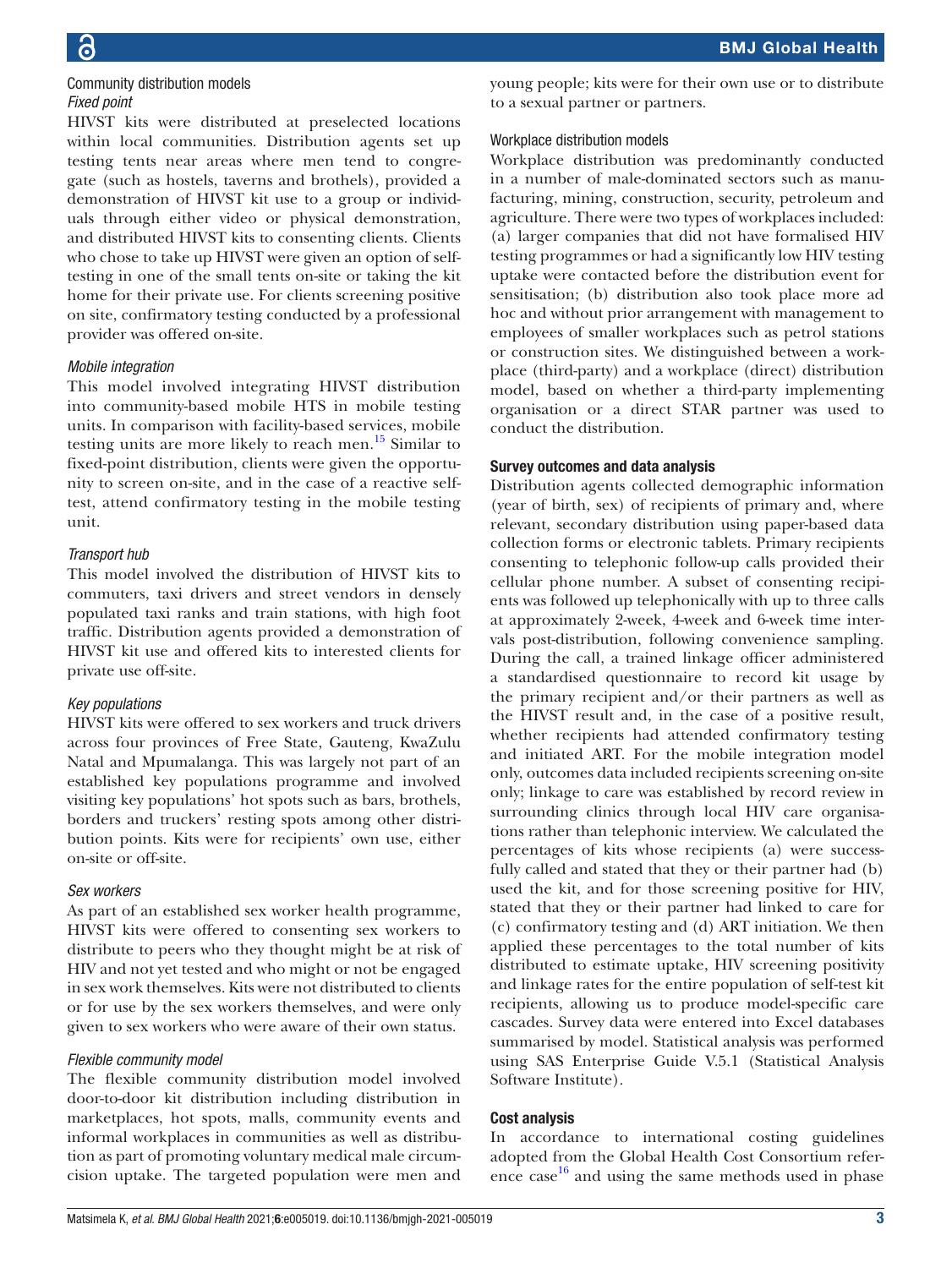1 of the STAR initiative, the cost analysis was conducted in order to provide comparable results across all coun-tries covered by the STAR initiative.<sup>[13](#page-9-11)</sup> In short, economic costs were estimated from the provider perspective and included capital cost items such as start-up training, sensitisation and equipment, and recurrent cost items such as personnel, test kits, other supplies, transportation, and building operation and maintenance. Capital costs were annualised over the 2 years' duration of the initiative's work in South Africa, using a 3% discount rate. Since most costs were recorded in expenditure logs maintained by the implementing partners, we used a detailed expenditure analysis complemented by activitybased observations (time-and-motion analysis) and micro-costing, in particular of those models that shared resources with existing activities—the facility and mobile integration models. For these two models, incremental costs were estimated, while costs for the other models represented the full costs of implementation. Costs were estimated in 2018/2019 South African rand (ZAR) and converted to US dollars (US\$) using the period average of  $14$  ZAR=US\$ $1<sup>17</sup>$  $1<sup>17</sup>$  $1<sup>17</sup>$ 

We allocated resources shared across a number of models, such as the time of management and supervision staff as well as vehicles and distribution equipment based on expenditure codes that implementing staff had been trained to add to each payment requisition and invoice over the course of the project. In addition, detailed, repeated interviews with team managers over the duration of the project were conducted to fill in gaps left by the expenditure coding and add clarification.

We combined these data with micro-costing data to estimate the total cost of each model over 12 months of implementation (including capital costs that had been incurred before this 12-month period), and divided total costs by the number of HIVST kits distributed in each model during the same time period to arrive at average costs per kit distributed. Data collection time periods varied slightly between models: the workplace and transport hub models were implemented in two shorter time periods in March 2018– September 2018 and September 2019, and in July 2018– March 2019 and August–September 2019, respectively, which were the time periods included in the analysis. For all other models, we used resource use and outcomes 12 consecutive months: July 2018–June 2019 for the flexible community, key populations, workplace and vertical PHC models, and April 2018–March 2019 for all remaining models. While we included all start-up and preparation costs regardless of when they were accrued, our analysis of recurrent costs was restricted to time periods of full implementation, in order to include a more representative set of operations at full efficiency.

Our analysis assumed a unit price of \$2 per kit following a charitable support agreement between the Bill and Melinda Gates Foundation and the OraSure Technologies Incorporated (OraQuick HIV Self-test manufacturer).[18](#page-9-13) A marginal freight and shipping cost from the manufacturer to central warehouses in South Africa was estimated to be \$0.88 based on central expenditure records from Population Sciences International, a non-profit organisation that was mandated to distribute HIVST kits under STAR. Total costs, average cost per test kit distributed and average cost per client initiated on ART were estimated and summarised by model.

#### Intermediary cost-effectiveness analysis

We combined the cost and outcomes data to estimate the cost of HIVST distribution per person screening positive with a kit, per person found HIV positive in confirmatory testing and per person initiating ART. We added the cost of facility-based confirmatory testing with rapid tests based on an update to a previous analysis $10$  to the latter two cost estimates, and the cost of an ART initiation visit without additional testing the cost estimate per person initiating ART.<sup>19</sup>

#### Patient and public involvement

Patients or the public were not involved in the design, recruitment, conduct or dissemination of this study.

#### **RESULTS**

#### **Outcomes**

During the 12-month costing period (mid-2018 to mid-2019), a total of 1 111 726 HIVST kits were distributed across the models, with 49% distributed through the flexible community model, and another 19% distributed through the workplace (third-party) model. The least number of HIVST kits, less than 1% each, were distributed through the mobile integration, horizontal PHC and vertical PHC models ([online supplemental table S1](https://dx.doi.org/10.1136/bmjgh-2021-005019)).

Telephonic follow-up aimed at a response rate of at least 10% of all recipients but varied significantly across models, with a total of 52 195 clients called, and 40 834 clients reached (5% and 4% of recipients, respectively). Models with the highest percentage of recipients reached were the horizontal PHC models (ANC, 64% and index, 77%) [\(online supplemental table S1](https://dx.doi.org/10.1136/bmjgh-2021-005019)). The high follow-up in these facility models was intended and was facilitated by low HIVST kit distribution volumes in these models. Conversely, follow-up for higher volume models such as the transport hubs, sex worker network and workplace (third-party) models ranged from 3% to 30%.

HIV screening positivity ranged between 4% in the third-party workplace model and 23% in the horizontal PHC (index) model [\(figure](#page-4-0) 1 and [online supplemental](https://dx.doi.org/10.1136/bmjgh-2021-005019) [table S1](https://dx.doi.org/10.1136/bmjgh-2021-005019)). The majority of models had around 5% positivity. The proportion of recipients screening positive with an HIVST kit who reported to have obtained confirmatory testing ranged from 19% in the sex worker network model to 78% in the horizontal PHC (ANC) model [\(figure](#page-4-0) 1). Out of those clients with reactive HIVST who obtained confirmatory testing, between 4% (fixed point model) and 100% (vertical PHC model) reported to have initiated ART. This means that out of everyone screening positive, between 2% (fixed-point model) and 72% (horizontal PHV model, ANC) initiated ART.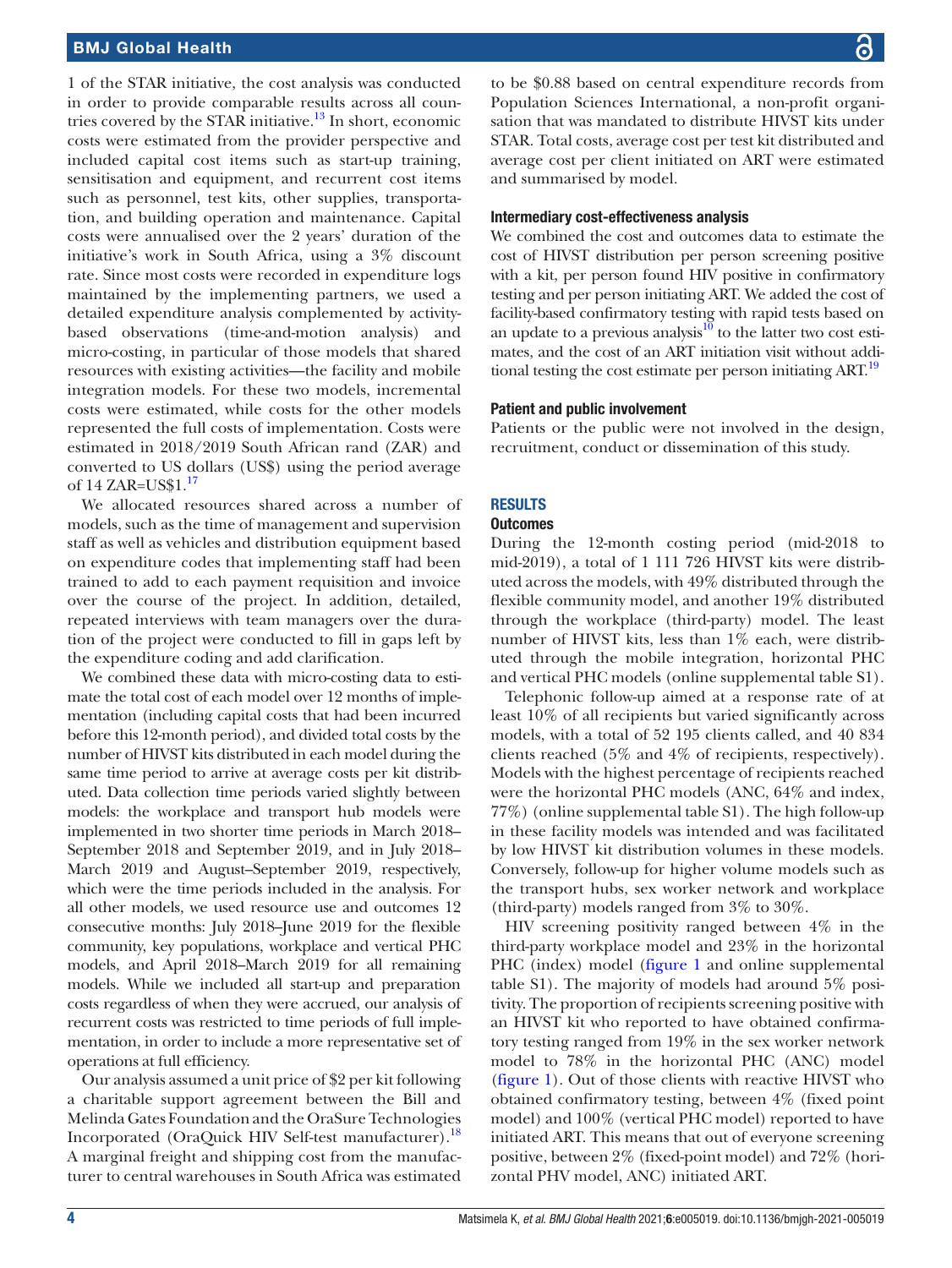

<span id="page-4-0"></span>Figure 1 Care cascades by model. \*Outcomes data on the mobile integration model included recipients screening on-site only; linkage to care was established by record review rather than telephonic interview, possibly biasing results downwards. ANC, antenatal care; ART, antiretroviral therapy; PHC, primary healthcare.

## Distribution costs

The total cost of HIVST kit distribution varied significantly across models, ranging from \$39 276 in the mobile integration model to \$4 003 412 in the flexible community model [\(table](#page-5-0) 1). The average cost per HIVST kit distributed varied between \$4.87 in the sex worker model and \$18.07 in the mobile integration model, with distributed kit volumes driving most of the difference in average costs, suggesting strong economies of scale [\(figure](#page-6-0) 2). Facility-based models exhibited higher average cost per HIVST kit distributed compared with almost all community-based and workplace-based models, with the exception of the mobile integration model ([figure](#page-6-0) 2).

Recurrent costs accounted for 75% or more of total costs in all models except the key populations model (62%) [\(online supplemental figure S1\)](https://dx.doi.org/10.1136/bmjgh-2021-005019). Personnel and HIVST kit costs were key cost drivers across all models [\(online](https://dx.doi.org/10.1136/bmjgh-2021-005019) [supplemental figure S1\)](https://dx.doi.org/10.1136/bmjgh-2021-005019). Personnel costs accounted for more than 50% of the total cost of distribution across all PHC models, and to less than 10% in the key populations and direct workplace model. Although the unit price of an HIVST test kit before shipping remained constant at \$2.00 throughout the costing period, the total cost contribution of HIVST kits varied significantly across all models, accounting for a range between 13% in the vertical PHC model and 67% in the workplace (direct) model ([table](#page-5-0) 1).

#### Intermediary cost-effectiveness

When taking into account cost per intermediary outcome such as the number of recipients screening positive, confirmed positive and initiating ART, two trends were apparent.

First, cost per outcome increased by one to three orders of magnitude as a result of the inclusion of additional items such as confirmatory testing and ART initiation at a heath facility ([figure](#page-6-1) 3). This increment in magnitude was especially influenced by the much smaller denominator defined by the HIV screening positivity, particularly in the vertical PHC, mobile integration, key populations and workplace (direct) models ([online supplemental table S2](https://dx.doi.org/10.1136/bmjgh-2021-005019)). The cost per recipient screening positive ranged from \$28 in the sex worker model to \$382 in the mobile integration model; the cost per recipient confirmed positive ranged from \$59 in the sex worker model to \$1229 in the vertical PHC model; and the cost per recipient initiating on ART ranged from \$112 in the sex worker model to \$5164 in the fixed point model ([online](https://dx.doi.org/10.1136/bmjgh-2021-005019) [supplemental table S2](https://dx.doi.org/10.1136/bmjgh-2021-005019)). Two community models, the fixed point and the mobile integration models, had particularly steep increases between the cost per recipient confirmed positive and initiating on ART due to the large drop-offs between these two levels of care.

Second, the ranking of models from least to most costly per outcome was steered by the differences between models in both HIV positivity and onward linkage to care [\(table](#page-7-0) 2). Among the facility models (blue in [table](#page-7-0) 2), the horizontal models were both cheaper and more cost-effective than the vertical model which employed stand-alone distribution staff, with the horizontal index testing model being the cheapest and most cost-effective facility option—in fact, the second most effective option of all 11 models, after the sex worker model, and across all outcome metrics. Among the workplace models, the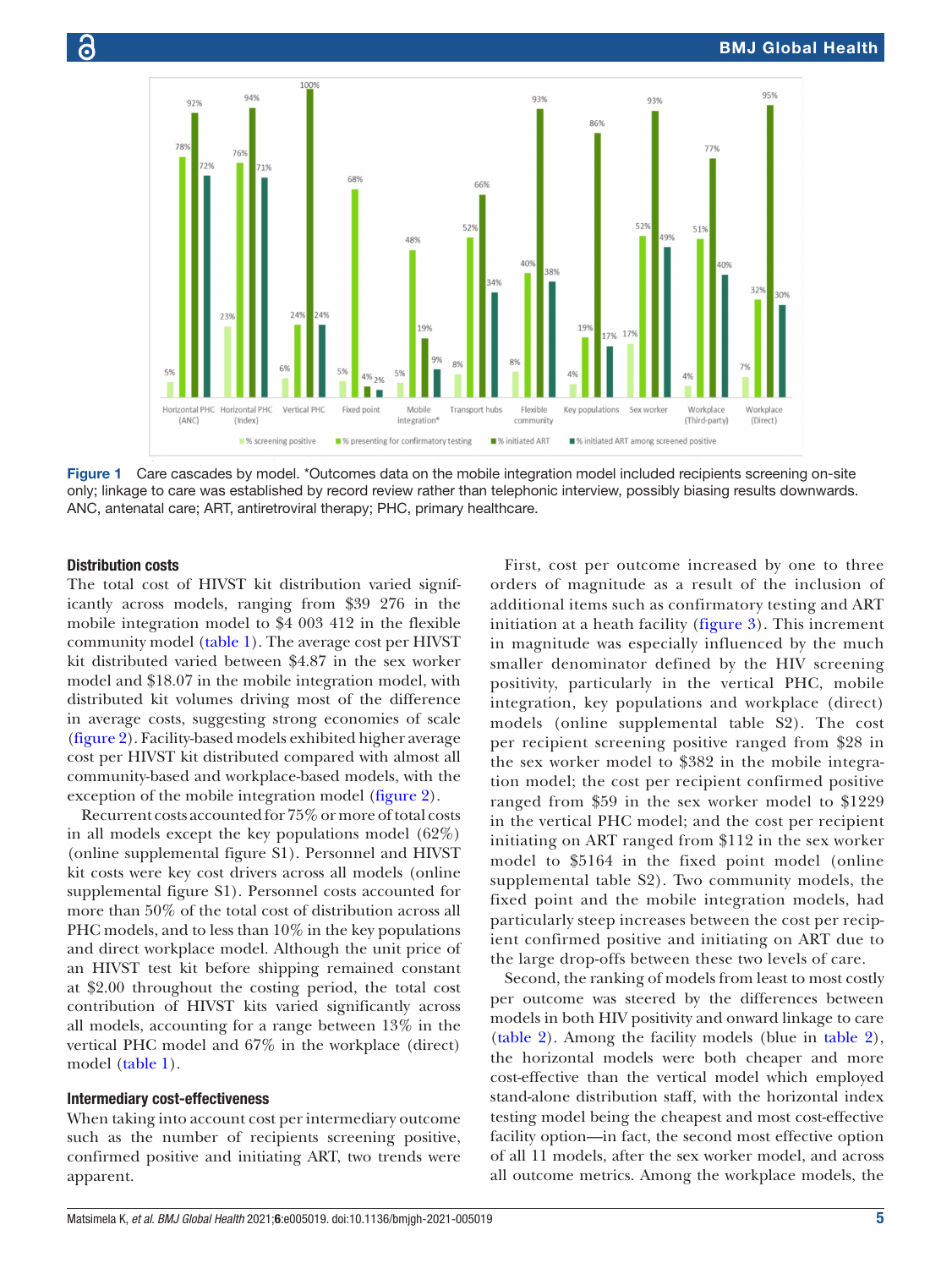# BMJ Global Health

| Total cost of HIVST kit distribution by submodel<br>Table <sub>1</sub>                                                                                                                                                        |                         |                              |                       |                          |                          |                          |                       |                    |                          |                            |                       |
|-------------------------------------------------------------------------------------------------------------------------------------------------------------------------------------------------------------------------------|-------------------------|------------------------------|-----------------------|--------------------------|--------------------------|--------------------------|-----------------------|--------------------|--------------------------|----------------------------|-----------------------|
|                                                                                                                                                                                                                               | PHC (ANC)<br>Horizontal | Horizontal<br>(index)<br>PHC | Vertical<br>PHC       | <b>Fixed point</b>       | integration<br>Mobile    | <b>Transport</b><br>hubs | community<br>Flexible | populations<br>Key | network<br>worker<br>Sex | (third party)<br>Workplace | Workplace<br>(direct) |
| Capital costs                                                                                                                                                                                                                 |                         |                              |                       |                          |                          |                          |                       |                    |                          |                            |                       |
| Start-up training                                                                                                                                                                                                             | \$639                   | \$406                        | \$864                 | \$1286                   | \$575                    | \$2927                   | \$15 391              | \$59               | \$299                    | \$2287                     | \$343                 |
| Building and storage                                                                                                                                                                                                          | \$521                   | \$365                        | \$179                 | \$1634                   | \$1089                   | $\overline{\mathbf{60}}$ | \$40811               | \$1083             | \$                       | \$14072                    | \$6433                |
| Sensitisation                                                                                                                                                                                                                 | \$562                   | \$171                        | \$13283               | \$2643                   | \$213                    | \$5174                   | \$27112               | \$23035            | \$178                    | \$35418                    | \$21982               |
| Start-up other                                                                                                                                                                                                                | \$97                    | \$61                         | \$2986                | \$812                    | \$50                     | \$1356                   | \$8289                | \$7723             | \$106                    | \$7129                     | \$8289                |
| Equipment                                                                                                                                                                                                                     | \$1243                  | \$570                        | \$1440                | \$8028                   | \$2979                   | \$24 941                 | \$3851                | \$3784             | \$399                    | \$7828                     | \$3110                |
| Vehicles                                                                                                                                                                                                                      | \$                      | $\overline{\mathcal{L}}$     | \$278                 | \$14 248                 | \$4749                   | \$15794                  | \$3735                | \$18               | \$                       | \$16200                    | \$72                  |
| Total capital costs                                                                                                                                                                                                           | \$3061                  | \$1573                       | \$19030               | \$28651                  | \$9652                   | \$50 192                 | \$99 189              | \$35701            | \$983                    | \$82934                    | \$40 229              |
| Recurrent costs                                                                                                                                                                                                               |                         |                              |                       |                          |                          |                          |                       |                    |                          |                            |                       |
| Personnel                                                                                                                                                                                                                     | \$48 444                | \$31041                      | \$77051               | \$306 208                | \$13875                  | \$247 623                | \$1 345 003           | \$4977             | \$10 067                 | \$525899                   | \$28482               |
| <b>Test kits</b>                                                                                                                                                                                                              | \$15702                 | \$11030                      | \$18861               | \$296986                 | \$6258                   | \$470 604                | \$2 131 716           | \$46279            | \$35 188                 | \$608985                   | \$126812              |
| Other supplies                                                                                                                                                                                                                | \$4926                  | \$4281                       | \$292                 | \$17978                  | \$6291                   | \$50547                  | \$42018               | \$1233             | \$8345                   | \$17035                    | \$5807                |
| Transportation                                                                                                                                                                                                                | \$146                   | \$92                         | \$839                 | \$17 690                 | \$2425                   | \$17840                  | \$167964              | \$1039             | \$3295                   | \$60324                    | \$2990                |
| Building operation and maintenance                                                                                                                                                                                            | \$4321                  | \$2970                       | \$83                  | \$180                    | 51                       | \$43375                  | \$18 645              | \$455              | \$24                     | \$462                      | \$2811                |
| Other recurrent costs                                                                                                                                                                                                         | $\frac{6}{2}$           | $\overline{\mathbf{60}}$     | \$2027                | $\overline{\mathbf{60}}$ | $\overline{\mathbf{60}}$ | \$27 020                 | \$198877              | \$5309             | \$0                      | \$1887                     | \$26 166              |
| mHealth                                                                                                                                                                                                                       | \$1489                  | \$944                        | \$O                   | \$12523                  | \$765                    | \$33 162                 | SO                    | SO                 | \$1640                   | \$32 141                   | \$O                   |
| Total recurrent costs                                                                                                                                                                                                         | \$73538                 | \$49415                      | \$99 153              | \$651 565                | \$29 625                 | \$890 169                | \$3 904 223           | \$59 292           | \$58 558                 | \$1 246 733                | \$193069              |
| Total cost of HIVST distribution                                                                                                                                                                                              | \$76599                 | \$50988                      | \$118 183             | \$680 217                | \$39 276                 | \$940 361                | \$4 003 412           | \$94 994           | \$59 541                 | \$1329667                  | \$233 298             |
| Number of kits distributed                                                                                                                                                                                                    | 5452                    | 3830                         | 6549                  | 103 120                  | 2173                     | 163 404                  | 543 426               | 16069              | 12218                    | 211 453                    | 43032                 |
| Cost per test kit distributed                                                                                                                                                                                                 | \$14.05                 | \$13.31                      | \$18.05               | \$6.60                   | \$18.07                  | \$5.75                   | \$7.37                | \$5.91             | \$4.87                   | \$6.29                     | \$5.30                |
| which categories and contract the contract of the contract of the contract of the contract of the contract of the contract of the contract of the contract of the contract of the contract of the contract of the contract of |                         |                              | aun ariman baalthaara |                          |                          |                          |                       |                    |                          |                            |                       |

testing; mHealth, mobile health; PHC, primary healthcare. ANC, antenatal care; HIVST, HIV self-testing; mHealth, mobile health; PHC, primary healthcare. $\frac{1}{2}$ antenatal care: HIVS I, HIV j<br>≷<br><

 $\overline{\partial}$ 

<span id="page-5-0"></span>6 Matsimela K, *et al*. *BMJ Global Health* 2021; 6:e005019. doi:10.1136/bmjgh-2021-005019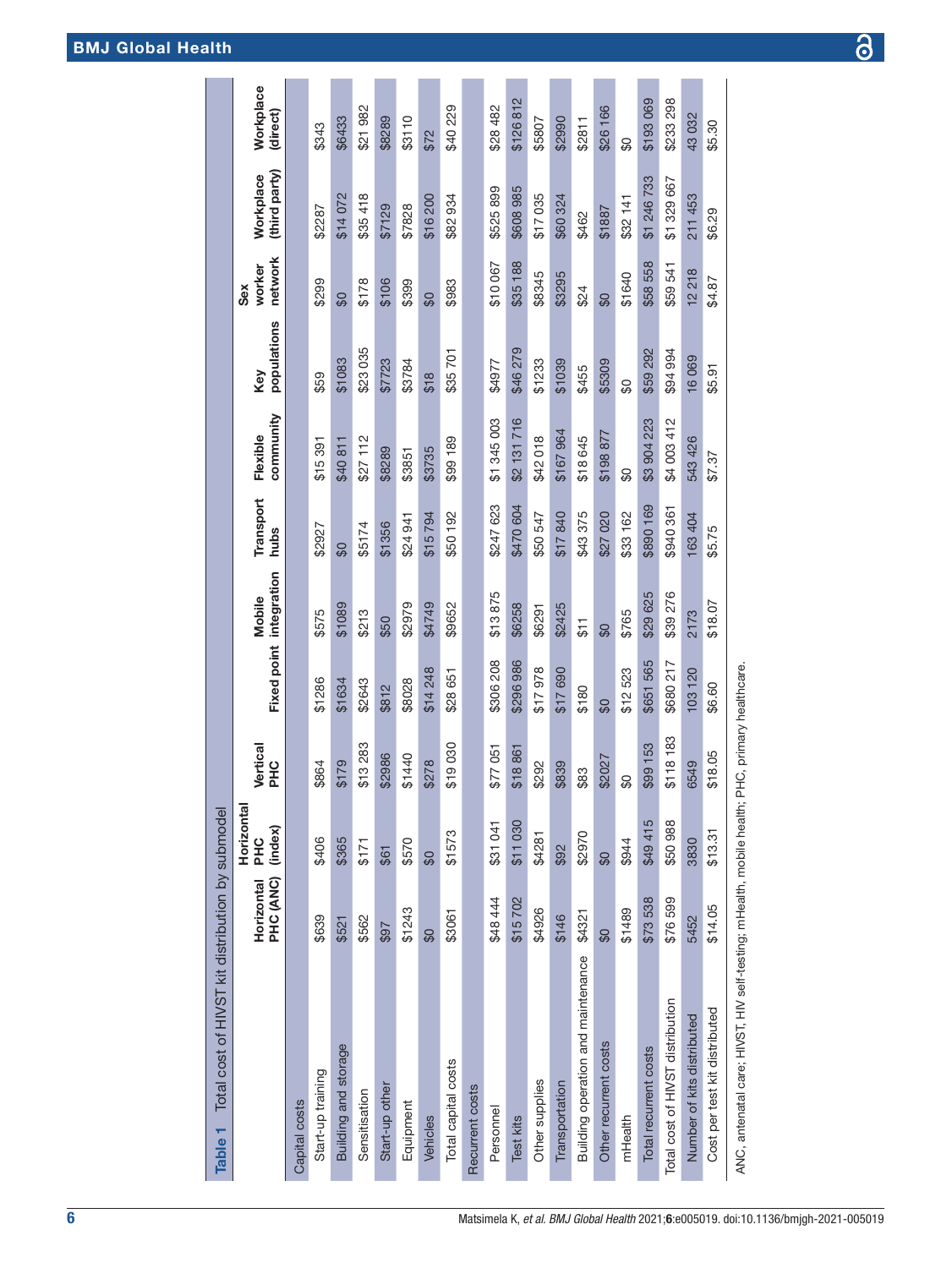

<span id="page-6-0"></span>Figure 2 Relationship between distributed kit volumes by model, average cost per distributed kit and positivity (bubble size). Facility models are marked blue, community models, teal, and workplace models, orange. ANC, antenatal care; PHC, primary healthcare.

direct model was more cost-effective throughout than the model implemented by a third party, even though the former distributed more test kits.

#### **DISCUSSION**

Our analysis summarises the cost, HIV screening positivity and linkage outcomes of a wide range of HIVST distribution mechanisms in South Africa, representing almost all models currently in use in the country. These include facility-based and community-based models as well as workplace models, primary and secondary distribution, and integrated as well as standalone models. The analysis thus serves as a good evidence base on which to base decisions regarding which models should be scaled

up further, and how to improve the cost-effectiveness of existing models.

The way that models rank based on different outcome metrics has implications for decision-making. If the aim is to identify the model to distribute the largest number of kits through, the choice would be the workplace and community models aimed at the general population, such as the flexible community, transport hub or fixedpoint models, while the facility and sex worker/key population models would be less attractive. (Here it is important to bear in mind that kit volumes distributed in this study were subject not only to demand but also to a number of supply side factors, including capacity and convenience, which might play out differently in



<span id="page-6-1"></span>Figure 3 Cost per outcome by model. ANC, antenatal care; ART, antiretroviral therapy; PHC, primary healthcare.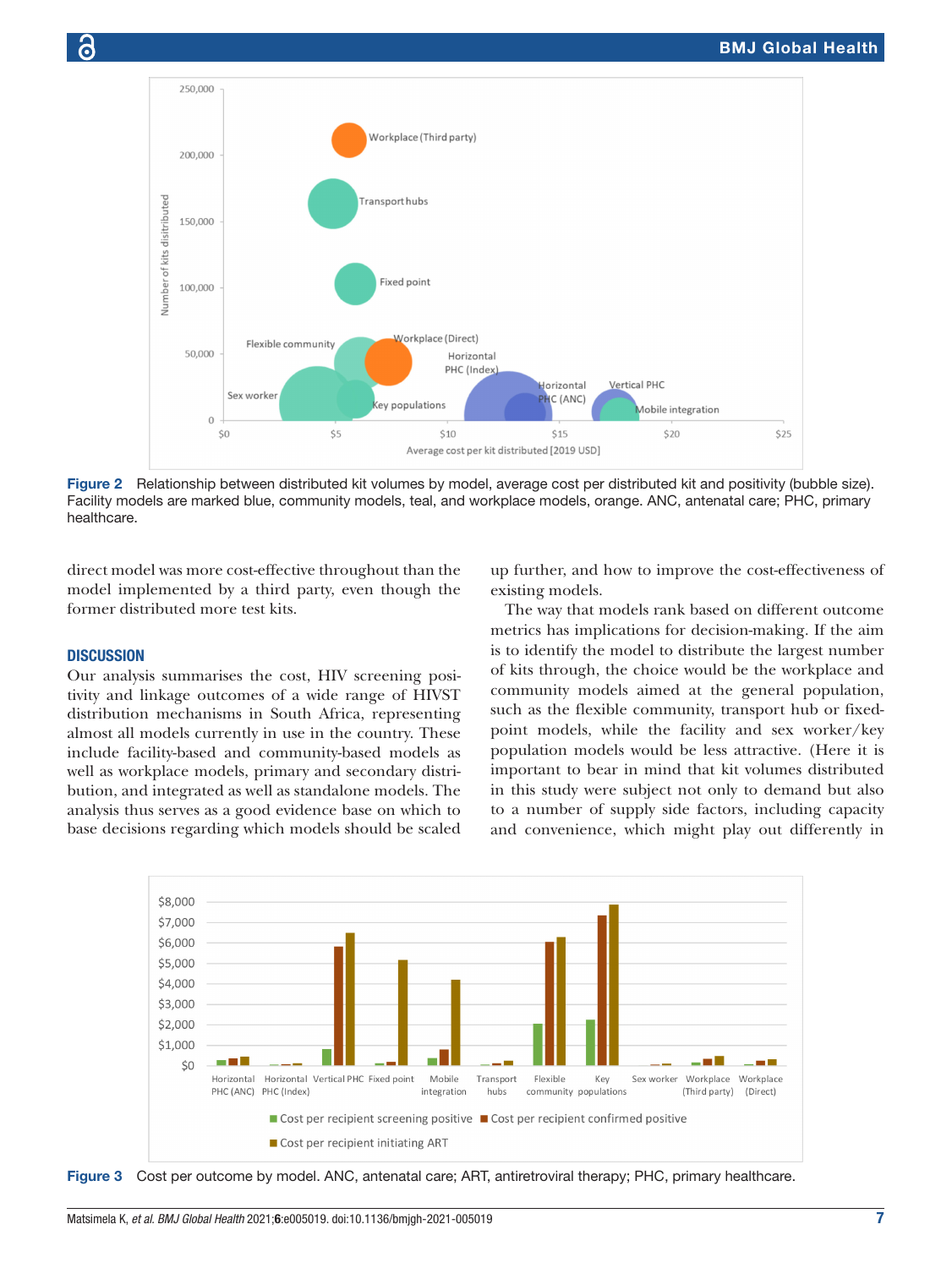<span id="page-7-0"></span>

| Table 2                                       | Ranking of models by outcome                  |                                                          |                                                          |                                                      |
|-----------------------------------------------|-----------------------------------------------|----------------------------------------------------------|----------------------------------------------------------|------------------------------------------------------|
| Number of kits<br>distributed<br>(decreasing) | Cost per test kit<br>distributed (increasing) | Cost per recipient<br>screening positive<br>(increasing) | Cost per recipient<br>confirmed positive<br>(increasing) | Cost per recipient<br>initiating ART<br>(increasing) |
| Flexible community                            | Sex worker                                    | Sex worker                                               | Sex worker                                               | Sex worker                                           |
| <b>Workplace (Third)</b><br>party)            | <b>Transport hubs</b>                         | Horizontal PHC (Index)                                   | Horizontal PHC (Index)                                   | Horizontal PHC (Index)                               |
| <b>Transport hubs</b>                         | <b>Workplace (Direct)</b>                     | Transport hubs                                           | Transport hubs                                           | <b>Transport hubs</b>                                |
| Fixed point                                   | Key populations                               | <b>Workplace (Direct)</b>                                | Fixed point                                              | <b>Workplace (Direct)</b>                            |
| <b>Workplace (Direct)</b>                     | Flexible community                            | Fixed point                                              | <b>Workplace (Direct)</b>                                | Horizontal PHC (ANC)                                 |
| Key populations                               | Workplace (Third party)                       | Workplace (Third party)                                  | Workplace (Third party)                                  | Workplace (Third party)                              |
| Sex worker                                    | Fixed point                                   | Horizontal PHC (ANC)                                     | Horizontal PHC (ANC)                                     | Mobile integration                                   |
| <b>Vertical PHC</b>                           | Horizontal PHC (Index)                        | Mobile integration                                       | Mobile integration                                       | Fixed point                                          |
| <b>Horizontal PHC</b><br>(ANC)                | Horizontal PHC (ANC)                          | <b>Vertical PHC</b>                                      | <b>Vertical PHC</b>                                      | <b>Flexible community</b>                            |
| <b>Horizontal PHC</b><br>(Index)              | Mobile integration                            | Flexible community                                       | <b>Flexible community</b>                                | <b>Vertical PHC</b>                                  |
| Mobile integration                            | <b>Vertical PHC</b>                           | Key populations                                          | Key populations                                          | Key populations                                      |

Facility models are marked in different shades of blue, community models, in teal, and workplace models, in orange. (Note that the depth of shade has no significance other than to make it easier to identify and compare the position of each individual model across the rubrics).

routine implementation; additionally, there might be a demand saturation effect if the same venues were to be used regularly. $^{20}$ ) If the aim is to distribute kits most efficiently and least costly, the transport hubs and workplace models would still be attractive, but so would be the sex worker model. If however the aim is to distribute kits in a way that finds the most HIV-positive people most cheaply, then secondary distribution via index cases at facility as well as integration into existing sex worker programmes and distribution to their networks is the most efficient choice. The large-volume models (workplace, transport hub or fixed-point models) achieve greater demand, largely due to the bigger footfall in busy urban thoroughfares and distribution to 'captive audiences' at urban and rural workplaces, but do so at the cost of smaller HIV positivity—in some cases augmented by lower linkage to onward care—and might be the first to saturate. The cost-effectiveness of these models might be augmented by improved targeting of population groups at higher risk of HIV acquisition.

Overall, the costs of HIVST distribution that we found across models in this study are comparable with those of community-based HIVST distribution estimated by our team, between \$8.91 and \$17.70 in Malawi, Zambia, Zimbabwe and Lesotho. $12-14$  We found that the costs are lower the more flexible and nimble the model is, such as all community models, and lower in models that integrate into existing services, such as in the sex worker model or the horizontal PHC models. Models that had milestone-based contracts, such as the third-party workplace and transport hub models, also achieved higher volumes more cheaply than those where this was not a possibility. Compared with the cost per positive HIV test from our previous analysis, which ranged from \$4.74

(home-based testing in an urban setting) to \$17.89 (mobile testing with mobilisation event) in 2016 US\$, $^{10}$  $^{10}$  $^{10}$ our cost per person confirmed positive (\$59–\$1229) is much more expensive—pointing to the fact that identifying PLHIV will only ever get more expensive, given dwindling yield and the need for innovative methods to reach those reluctant to test.

Our study's findings stand next to a number of limitations. First, implementation was managed by a nongovernmental initiative, and both costs and outcomes might change once HIVST becomes part of routine care. Outcomes depending on HIV positivity, in particular, which, if HIV testing coverage keep up with the epidemic, will decrease over time as more PLHIV know their status, and the identification of new PLHIV will mostly be driven by HIV incidence. Second, our outcomes were based on telephonic surveys of recipients and are thus subject to a number of biases, including differential consent to being surveyed and response rates between models. Another aspect is the potential for social desirability bias in responding to survey questions which might have led people to respond positively to the question whether they had used the HIVST kit or linked to onward care, and possibly in the negative to the question what the test result was if they had not in fact used the kit. While this would have led to an overestimation of uptake and an underestimation of true screening positivity, these biases are less likely to differ by model in such a way and magnitude that our recommendations no longer hold. Third, we did not differentiate between primary and secondary distribution, given that all models with the exception of the sex worker and the horizontal PHC models used both methods, and recommendations for one over the other would ignore that there is often demand for both and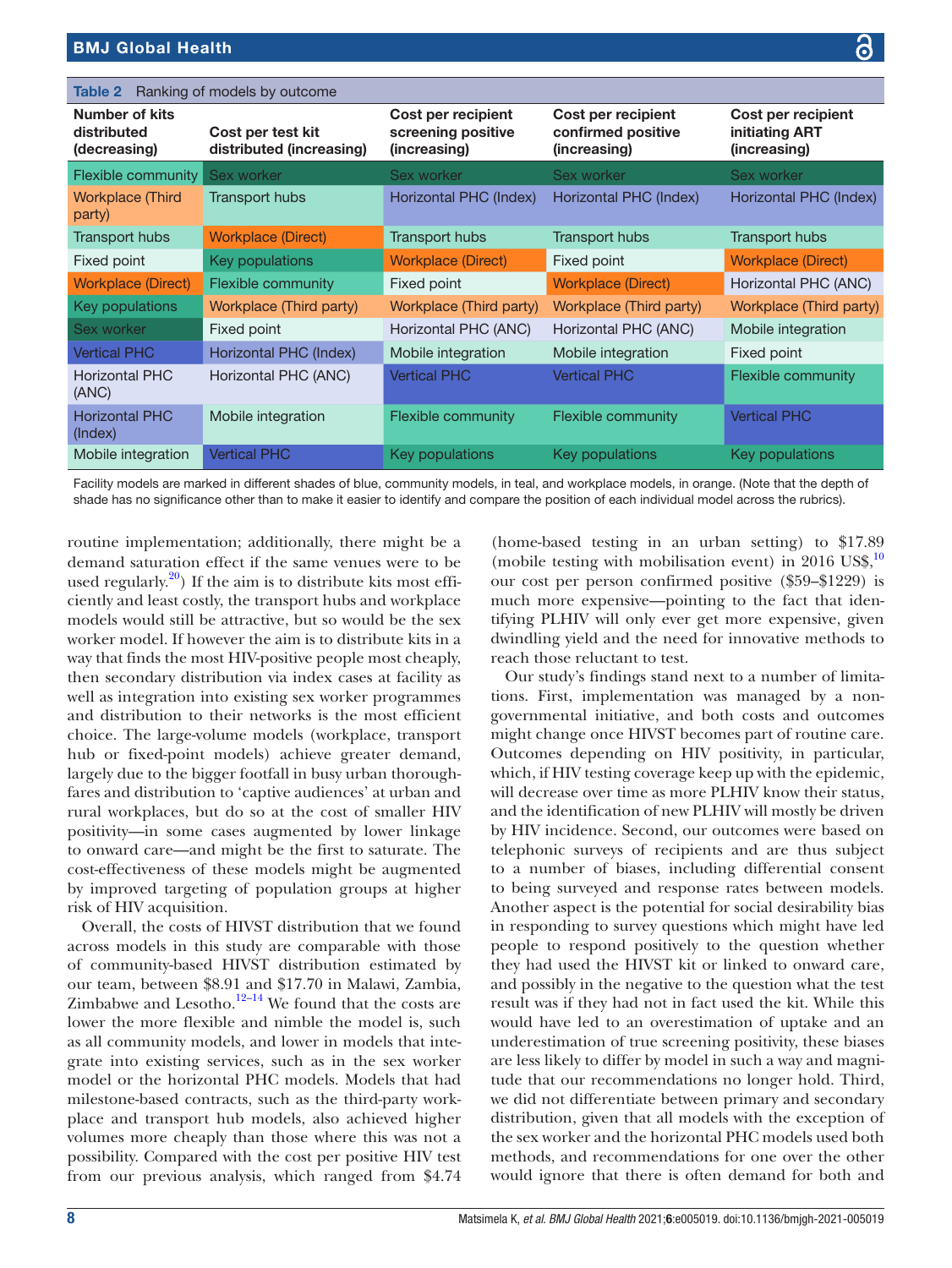the most efficient models seem to be those that fulfil this demand flexibly, adding kits to take to partners to every distribution of kits for the recipient's own use. Further details of these differences can be found in Sande *et al* (submitted to the same issue). Lastly, our analysis stopped at intermediary outcomes particular to HIVST; a full comparison with other HIV testing modalities on the one hand and other HIV interventions on the other would require the inclusion of modelled outcomes such as life-years saved and HIV infections averted as well as the consideration of the full cost of the national HIV programme, including antiretroviral treatment, which was not part of this analysis. Our recommendations, while useful for choosing between channels for HIVST distribution once a decision for HIVST scale-up has been made, do hence not help with the decision of whether or not HIVST should in fact be funded and further scaled up from a limited public HIV budget.

#### **CONCLUSION**

HIV self-test distribution models varied widely along four characteristics: distribution volume, screening positivity, linkage to onward HIV care and cost. Distribution volume was highest in models that flexibly distributed kits throughout different public spaces and hot spots in a community (flexible community model) or that targeted public spaces with high footfall (fixed-point and transport hub distribution), followed by the workplace model that used small, nimble teams and innovative management strategies, and focused on easily accessible urban workplaces such as filling stations and restaurants on the same site, as well as large urban and rural workplaces. Screening positivity was highest in the models targeting sex worker networks and partners of known HIV positives (index testing). Linkage to confirmatory testing was highest in the models that offered testing on-site, while ART initiation among HIVST users screening positive was highest in models that were situated within a facility. The lowest rates of confirmatory testing and ART initiation were seen in the standalone key populations model, possibly owing to the transitory nature of the audience which might have made it harder to direct recipients to the relevant closest clinics should they need further care.

Adding cost and comparing cost with these different outcome metrics, we were able to identify different options depending on decision makers' priorities: the sex worker and transport hubs models as well as one of the workplace models distribute kits in the most efficient and least costly way. If however the aim is to distribute kits in a way that finds the most HIV-positive people most cheaply, then secondary distribution via index cases at facility as well as sex worker network distribution are the most efficient choices.

#### Author affiliations

<sup>1</sup> Health Economics and Epidemiology Research Office (HE ${}^{1}$ RO), Department of Internal Medicine, Faculty of Health Sciences, University of the Witwatersrand, Johannesburg, South Africa

3 Department of HIV/AIDS and TB, Malawi-Liverpool-Wellcome Trust Clinical Research Programme, Blantyre, Malawi <sup>4</sup>Wits Reproductive Health and HIV Research Institute, Faculty of Health Sciences, University of the Witwatersrand, Johannesburg, South Africa 5 Ezintsha, Wits Reproductive Health and HIV Research Institute, University of the Witwatersrand, Johannesburg, South Africa <sup>6</sup>Society for Family Health, Johannesburg, South Africa <sup>7</sup>HIV Prevention Programmes, National Department of Health, Pretoria, South Africa <sup>8</sup>Population Services International, Cape Town, South Africa <sup>9</sup>HIV Department, World Health Organization, Geneva, Switzerland <sup>10</sup>Joint United Nations Programme on HIV/AIDS, Geneva, Switzerland <sup>11</sup>Department of Global Health, School of Public Health, Boston University, Boston, Massachusetts, USA

<sup>2</sup>Department of Global Health and Development, London School of Hygiene and

Tropical Medicine Faculty of Public Health and Policy, London, UK

Twitter Cheryl Johnson [@ccasejohn](https://twitter.com/ccasejohn)

Acknowledgements We acknowledge the role played in enabling the data collection for this study by the South African Department of Health, the staff and patients of the clinics and distribution teams involved, and staff at the Wits Reproductive Health Institute (Wits RHI), Society for Family Health and Population Services International. We are grateful for the assistance of Vinolia Ntjikelane, Nonhlanhla Tshabalala and Clive Ramushu with the data collection for the timeand-motion study and the cost analysis overall.

Contributors KM, LAS, CM, MdE, FT-P and GM-R conceptualised the study and developed data collection and analytical tools. KM and GM-R wrote the first draft of the paper. KM, LAS, CM, MdE, MM, JP, VZ, CM, SK, KH, TC, CJ and FT-P contributed to the acquisition, analysis and interpretation of data. All authors revised drafts critically for important intellectual content and gave final approval of the version published.

Funding This analysis was funded through the grant 'Enhancing the evidencebase of HIV self-testing for young men' (BMGF OPP1189095) to Ezintsha, a division of Wits RHI, and HE2RO.

Competing interests None declared.

Patient consent for publication Not required.

Ethics approval Ethical approvals for the project protocol were granted by the Human Research Ethics committees of the University of the Witwatersrand (ref. M180379) and the London School of Hygiene and Tropical Medicine (ref. 15408), as well as the Institutional Review Board (IRB) of Boston University School of Public Health (IRB no. H-37713).

Provenance and peer review Not commissioned; externally peer reviewed.

Data availability statement All data relevant to the study are included in the article or uploaded as supplemental information. All data pertaining to this study are included in the paper and the supplemental materials.

Supplemental material This content has been supplied by the author(s). It has not been vetted by BMJ Publishing Group Limited (BMJ) and may not have been peer-reviewed. Any opinions or recommendations discussed are solely those of the author(s) and are not endorsed by BMJ. BMJ disclaims all liability and responsibility arising from any reliance placed on the content. Where the content includes any translated material, BMJ does not warrant the accuracy and reliability of the translations (including but not limited to local regulations, clinical guidelines, terminology, drug names and drug dosages), and is not responsible for any error and/or omissions arising from translation and adaptation or otherwise.

Open access This is an open access article distributed under the terms of the Creative Commons Attribution-Non commercial IGO License (CC BY-NC 3.0 IGO), which permits use, distribution,and reproduction for non-commercial purposes in any medium, provided the original work is properly cited. In any reproduction of this article there should not be any suggestion that WHO or this article endorse any specific organization or products. The use of the WHO logo is not permitted. This notice should be preserved along with the article's original URL.

#### <span id="page-8-0"></span>**REFERENCES**

1 Johnson L. A model for evaluating the impact of HIV / AIDS in South Africa. *Cent Infect Dis* 2020:1–164.